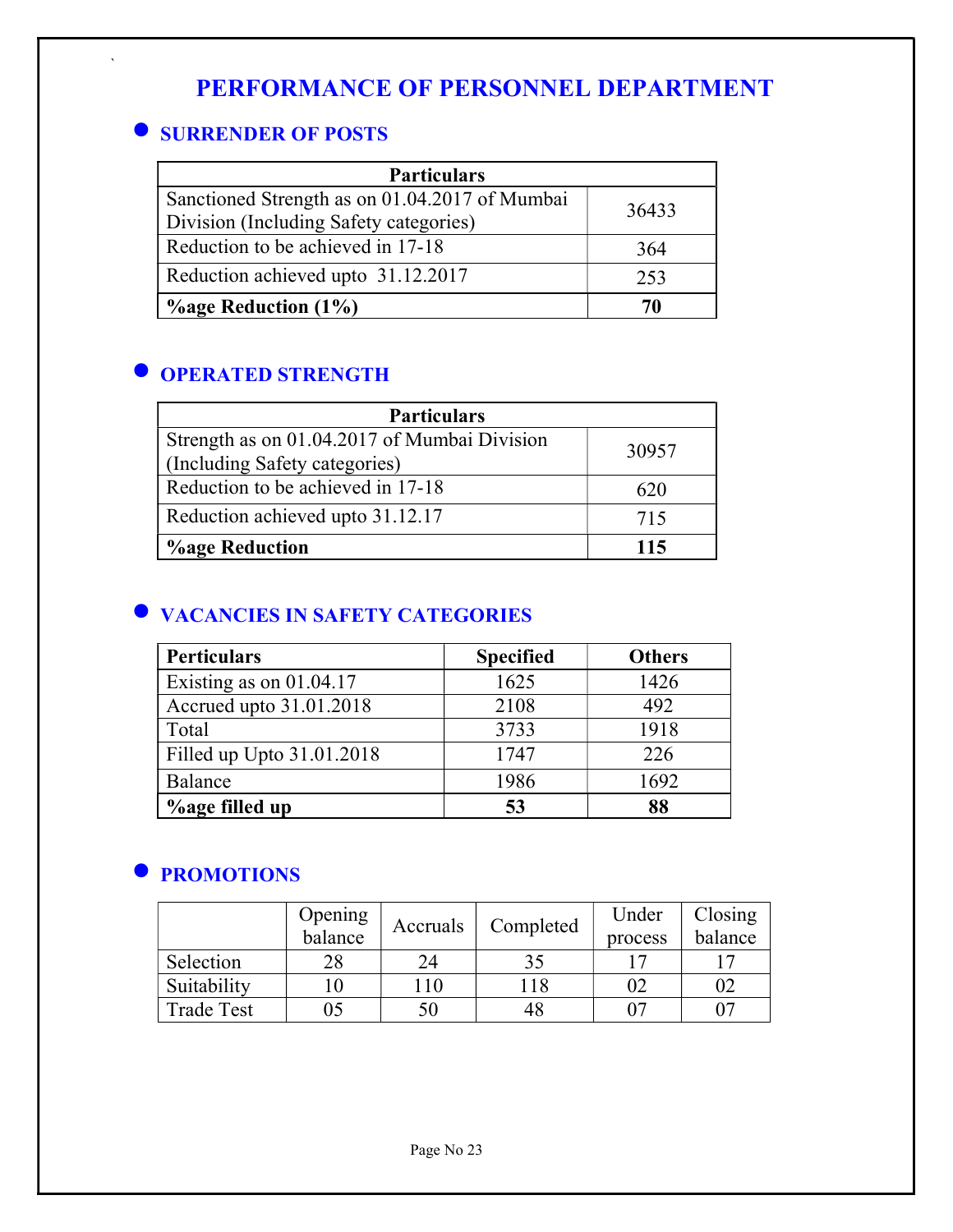## **COMPASSIONATE APPOINTMEMTS**

| Opening balance as on<br>01.04.17 | Accrual | Disposal | Closing balance as on<br>31.12.2017 |
|-----------------------------------|---------|----------|-------------------------------------|
|                                   | 162     | 176      |                                     |
| Opening balance as on<br>01.01.18 | Accrual | Disposal | Closing balance as on<br>31.01.2018 |
|                                   |         |          |                                     |

## **O SETTLEMENT CASES**

`

| Opening balance as on | Accrual | Disposal | Closing balance as |
|-----------------------|---------|----------|--------------------|
| 01.04.17              |         |          | on 31.12.17        |
| 434                   | 336     | 522      | 248                |
| Opening balance as on | Accrual |          | Closing balance as |
| 01.01.18              |         | Disposal | on 31.01.2018      |
| 248                   |         | אר       |                    |

## **• ASORBTION OF MEDICALLY DE -CATEGORISED STAFF**

| Opening balance as                | Accrual | Disposal | Closing balance                     |
|-----------------------------------|---------|----------|-------------------------------------|
| on 01.04.17                       |         |          | as on 31.12.17                      |
| 04                                | 75      | 72       |                                     |
| Opening balance as<br>on 01.01.18 | Accrual | Disposal | Closing balance<br>as on 31.01.2018 |
|                                   |         |          |                                     |

# **O** D&AR Case

## A) MAJOR PENALTY

| Opening balance as | Cases accrued | Cases finalized | Closing balance as |
|--------------------|---------------|-----------------|--------------------|
| on 01.04.17        |               |                 | on 31.12.17        |
| 267                | 208           | 227             | 248                |
| Opening balance as | Accrual       |                 | Closing balance as |
| on 01.01.18        |               | Disposal        | on 31.01.2018      |
| 248                |               |                 | 301                |

### B) MINOR PENALTY

| Opening balance as | Cases accrued | Cases finalized | Closing balance as |
|--------------------|---------------|-----------------|--------------------|
| on 01.04.17        |               |                 | on 31.12.17        |
| 161                | 520           | 595             |                    |
| Opening balance as | Accrual       |                 | Closing balance as |
| on 01.01.18        |               | Disposal        | on 31.01.2018      |
|                    | 09            |                 |                    |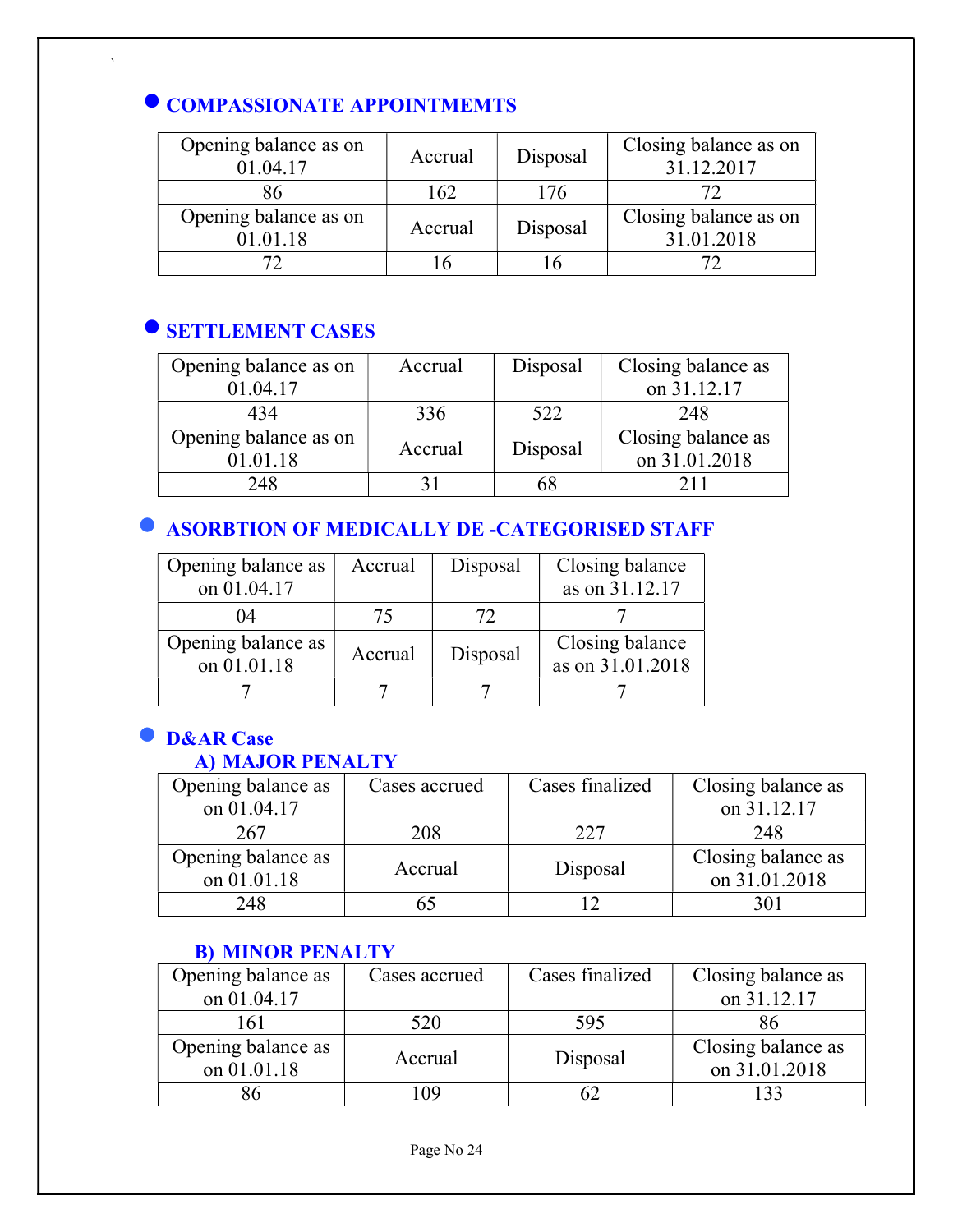### C) SUSPENSION CASES

`

| Opening balance as | Cases accrued | Suspension | Closing balance as |
|--------------------|---------------|------------|--------------------|
| on 01.04.17        |               | revoked    | on 31.12.17        |
|                    | OΟ            |            |                    |
| Opening balance as | Accrual       |            | Closing balance as |
| on 01.01.18        |               | Disposal   | on 31.01.2018      |
|                    |               |            |                    |

# **• PNM ITEMS : (PERTAINING TO PERSONNEL DEPARTMENT)**

| <b>UNION</b> | Opening balance as | Accrual | Disposal | Closing balance as |
|--------------|--------------------|---------|----------|--------------------|
|              | on 01.04.17        |         |          | on 31.12.17        |
| <b>CRMS</b>  |                    | 26      | 30       |                    |
| <b>NRMU</b>  |                    | 40      | 35       | 16                 |
| <b>UNION</b> | Opening balance as | Accrual | Disposal | Closing balance as |
|              | on 01.01.18        |         |          | on 31.01.2018      |
| <b>CRMS</b>  |                    | 08      |          |                    |
| <b>NRMU</b>  |                    | 00      |          |                    |

## **• PNM ITEMS : (PERTAINING TO OTHER THAN PERSONNEL** DEPARTMENT)

| <b>UNION</b> | Opening balance as | Accrual | Disposal | Closing balance as |
|--------------|--------------------|---------|----------|--------------------|
|              | on 01.04.15        |         |          | on 31.03.16        |
| <b>CRMS</b>  | 179                | 101     | 115      | 165                |
| <b>NRMU</b>  | 229                | 150     | 200      | 179                |
| <b>UNION</b> | Opening balance as | Accrual | Disposal | Closing balance as |
|              | on 01.01.18        |         |          | on 31.01.2018      |
| <b>CRMS</b>  | 165                | 38      | 14       | 189                |
| <b>NRMU</b>  | 179                |         |          | 175                |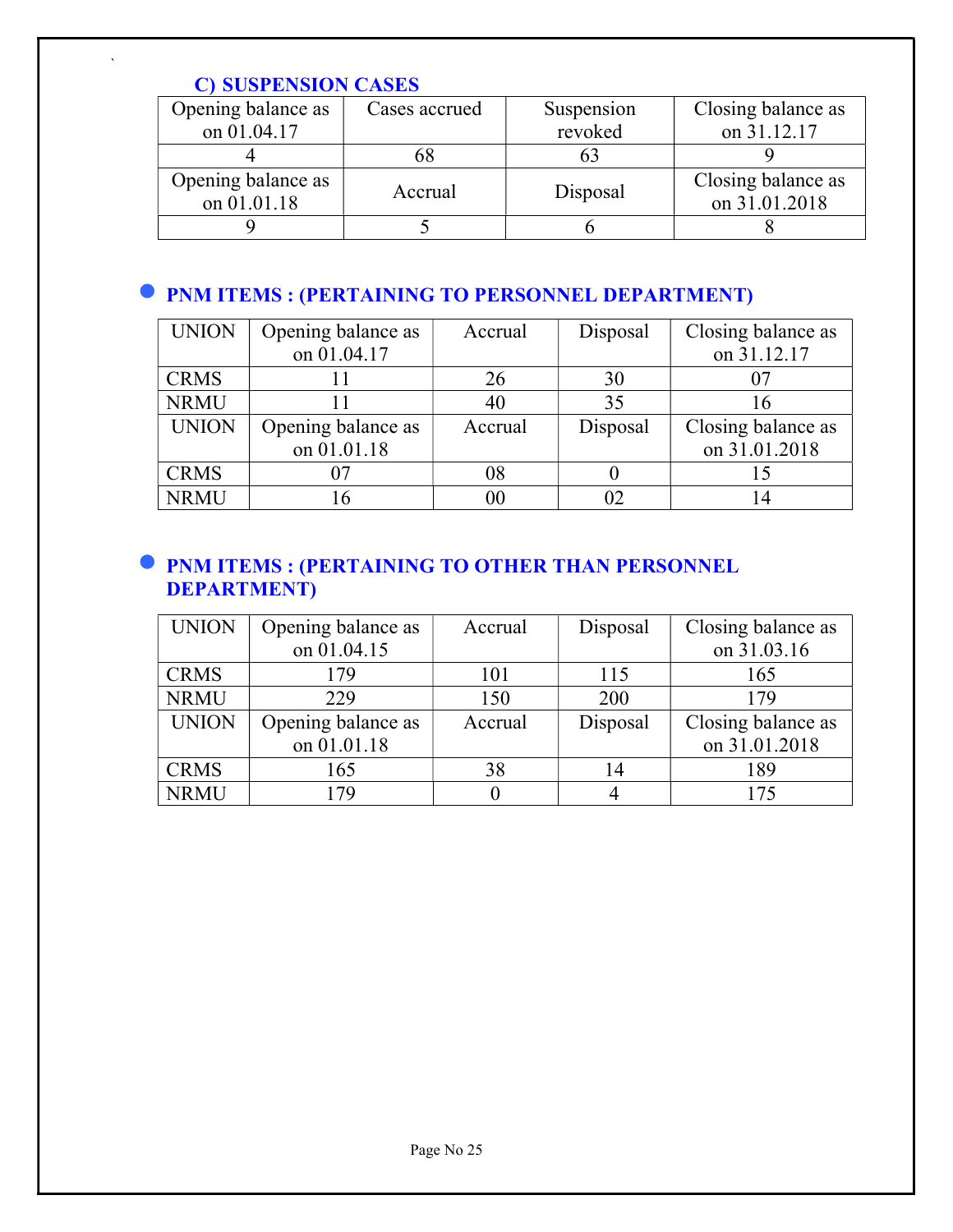### INTRODUCTION – MAIN WORK CENTERS AND MAJOR ACTIVITIES OF THE DEPARTMENT

Mumbai Division is the largest division on the Central Railway, which has a Sanctioned Strength of 36845 & Operated Strength of 30241.

There are 170 Officers including 39 Medical officers working in the Division.

This division consists of 135 depots & 91 stations.

`

The Establishment as well as welfare activities on this division are looked after by the Personnel Department. 1 School (English Medium Sr Secondary School & Jr. College at KYN), 7 Institutes & 6 Co-operative societies are operated under the welfare measures.

### Organization & Cadre Position of Mumbai Division. (As on 01/01/2018)

| <b>DEPARTMENT</b>                         |                                       | <b>SANCTIONED</b><br><b>MEN ON ROLL</b><br><b>STRENGTH</b> |              |                                       | <b>VACANCY</b>   |              |                                       |                  |              |
|-------------------------------------------|---------------------------------------|------------------------------------------------------------|--------------|---------------------------------------|------------------|--------------|---------------------------------------|------------------|--------------|
|                                           | <b>Other</b><br>than<br>Level<br>$-1$ | <b>Level</b><br>$-1$                                       | <b>Total</b> | <b>Other</b><br>than<br>Level<br>$-1$ | Level<br>$-1$    | <b>Total</b> | <b>Other</b><br>than<br>Level<br>$-1$ | Level<br>$-1$    | <b>Total</b> |
| <b>PERSONEL</b>                           | 431                                   | 50                                                         | 481          | 329                                   | 55               | 384          | 102                                   | $-5$             | 97           |
| <b>GENL ADMIN &amp; NP</b><br><b>OPTG</b> | 317                                   | 142                                                        | 459          | 232                                   | 125              | 357          | 85                                    | 17               | 102          |
| <b>CIVIL</b>                              | 2837                                  | 4576                                                       | 7413         | 1714                                  | 4182             | 5896         | 1123                                  | 394              | 1517         |
| <b>MECHNANICAL</b>                        |                                       |                                                            |              |                                       |                  |              |                                       |                  |              |
| $i)$ $C&W$                                | 2139                                  | 1129                                                       | 3268         | 1638                                  | 831              | 2469         | 501                                   | 298              | 799          |
| ii) DME(D)CLA                             | 393                                   | 76                                                         | 469          | 334                                   | 105              | 439          | 59                                    | $-29$            | 30           |
| iii) DME(D)KYN                            | 413                                   | 111                                                        | 524          | 378                                   | 126              | 504          | 35                                    | $-15$            | 20           |
| iv) BREAKDOWN                             | 14                                    | $\mathbf{1}$                                               | 15           | 8                                     | $\mathbf{1}$     | 9            | 6                                     | $\boldsymbol{0}$ | 6            |
| <b>TRANSPORTATION</b>                     |                                       |                                                            |              |                                       |                  |              |                                       |                  |              |
| i) OPERATING                              | 4278                                  | 585                                                        | 4863         | 3551                                  | 727              | 4278         | 727                                   | $-142$           | 585          |
| ii) LOCO RUNNING                          | 3787                                  | $\theta$                                                   | 3787         | 2920                                  | $\boldsymbol{0}$ | 2920         | 867                                   | $\boldsymbol{0}$ | 867          |
| <b>COMMERCIAL</b>                         | 4064                                  | 654                                                        | 4718         | 3665                                  | 469              | 4134         | 399                                   | 185              | 584          |
| S&T                                       | 1243                                  | 877                                                        | 2120         | 908                                   | 809              | 1717         | 335                                   | 68               | 403          |
| <b>ELECTRICAL</b>                         |                                       |                                                            |              |                                       |                  |              |                                       |                  |              |
| i) GENERAL                                | 1241                                  | 896                                                        | 2137         | 922                                   | 752              | 1674         | 319                                   | 144              | 463          |
| ii) TRS CLA.                              | 1692                                  | 193                                                        | 1885         | 1286                                  | 575              | 1861         | 406                                   | $-382$           | 24           |
| iii) TRS KYN                              | 1159                                  | 60                                                         | 1219         | 870                                   | 94               | 964          | 289                                   | $-34$            | 255          |
| iv) TD BB                                 | 761                                   | 1003                                                       | 1764         | 607                                   | 654              | 1261         | 154                                   | 349              | 503          |
| iv) MINISTERIAL                           | 87                                    | 41                                                         | 128          | 62                                    | 32               | 94           | 25                                    | 9                | 34           |
| <b>MEDICAL</b>                            | 463                                   | 1132                                                       | 1595         | 355                                   | 925              | 1280         | 108                                   | 207              | 315          |
| <b>TOTAL</b>                              | 25319                                 | 11526                                                      | 36845        | 19779                                 | 10462            | 30241        | 5540                                  | 1064             | 6604         |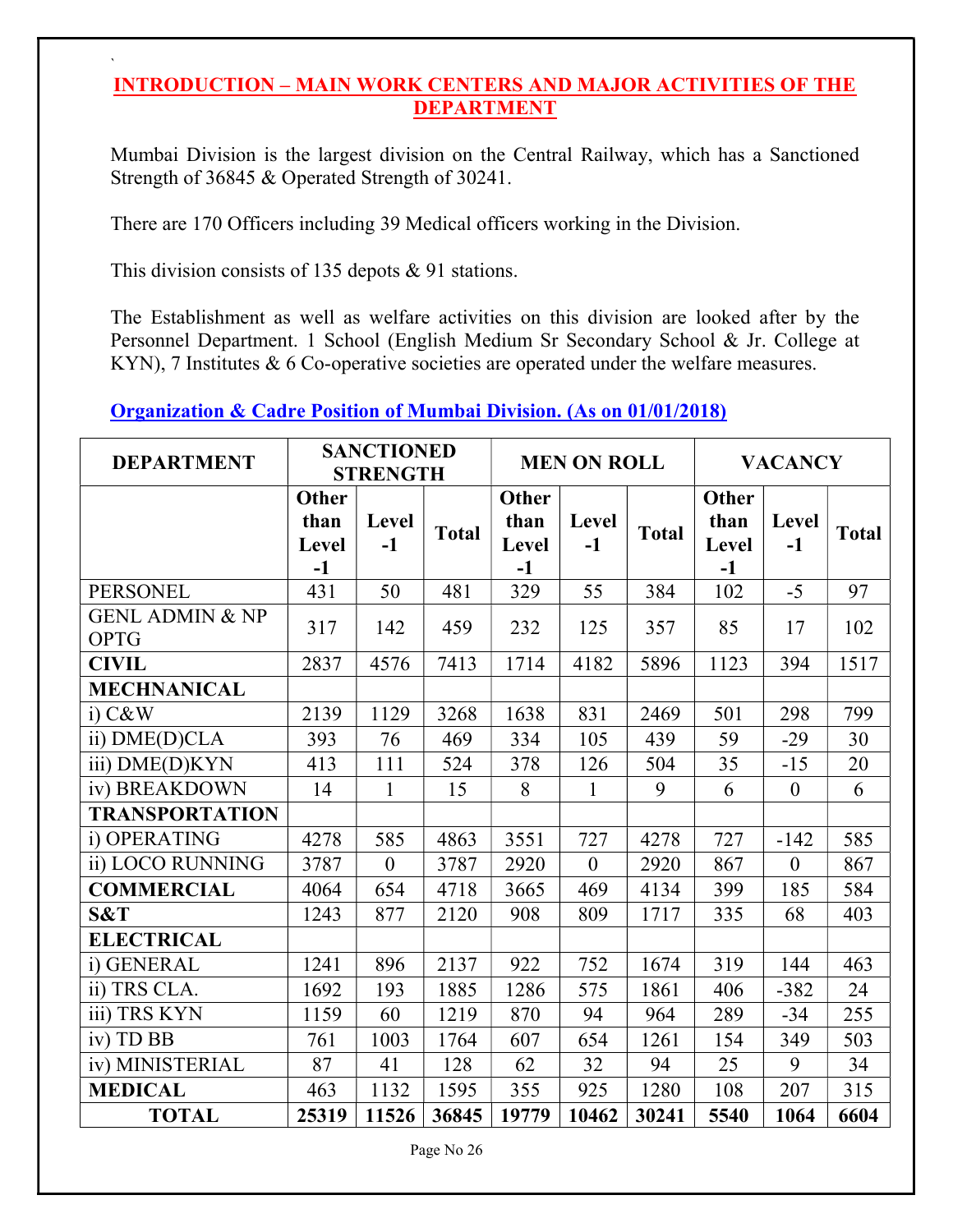# PERSONNEL BRANCH – IMPORTANT STATISTICS

### 1) RECRUITMENTS

`

#### a) LARSGESS

Notification for recruitment under LARSGESS Scheme for  $1<sup>st</sup>$  Cycle of 2017 was issued. 236 applications received, a select list for 72 candidates has been published on 27.06.2017. All employees were given retirement on 28.06.2017 & their wards were appointed on 29.06.2017 and 30.06.2017.

#### b) RRC & RRB

 Indents have been placed upto 2017 for 1913 & 5657 vacancies through RRB & RRC, for all categories respectively.

 Details of appointments of Candidates made through RRB for the year 2017 are as follows:-

| S.<br>N <sub>0</sub> | <b>Month</b> | Panel<br><b>Received</b> | <b>Candidates</b><br><b>Not</b><br><b>Reported</b> | <b>Appointed</b> | Unfit /<br><b>Under Trg</b><br>& Med | <b>Remarks</b>                  |
|----------------------|--------------|--------------------------|----------------------------------------------------|------------------|--------------------------------------|---------------------------------|
| 1                    | $Jan-17$     | 91                       | 19                                                 | 69               | 3                                    |                                 |
| $\overline{2}$       | Feb-17       | 667                      | 120                                                | 515              | 29                                   | 3 tfd to BSL                    |
| 3                    | Mar- $17$    | 0                        | $\boldsymbol{0}$                                   | $\boldsymbol{0}$ | $\boldsymbol{0}$                     |                                 |
| $\overline{4}$       | Apr- $17$    | 9                        | $\overline{4}$                                     | $\overline{4}$   |                                      |                                 |
| 5                    | May- $17$    | $\overline{0}$           | $\boldsymbol{0}$                                   | $\boldsymbol{0}$ | $\mathbf{0}$                         |                                 |
| 6                    | $Jun-17$     | $\overline{0}$           | $\boldsymbol{0}$                                   | $\overline{0}$   | $\overline{0}$                       |                                 |
| $\tau$               | $Jul-17$     | 23                       | 8                                                  | 14               |                                      |                                 |
| 8                    | Aug- $17$    | $\theta$                 | $\overline{0}$                                     | $\theta$         | $\theta$                             |                                 |
| 9                    | $Sep-17$     | 30                       | 13                                                 | 16               |                                      |                                 |
| 10                   | Oct- $17$    | 57                       | 26                                                 | 30               |                                      |                                 |
| 11                   | $Nov-17$     | 3                        | $\overline{2}$                                     | $\overline{0}$   |                                      | Temp unfit<br>for $6$<br>months |
| 12                   | $Dec-17$     | $\theta$                 | $\overline{0}$                                     | $\theta$         | $\theta$                             |                                 |
|                      |              | 880                      | 192                                                | 648              | 37                                   | 880                             |

### 2) FORMATION OF PANEL OF TICKET COLLECTOR

Notification against 16 2/3% Departmental quota was issued for 96 vacancies. 1755 candidates were found eligible & were called provisionally for written test conducted in two centres. 1579 candidates appeared in the written test. Panel for 95 employees issued.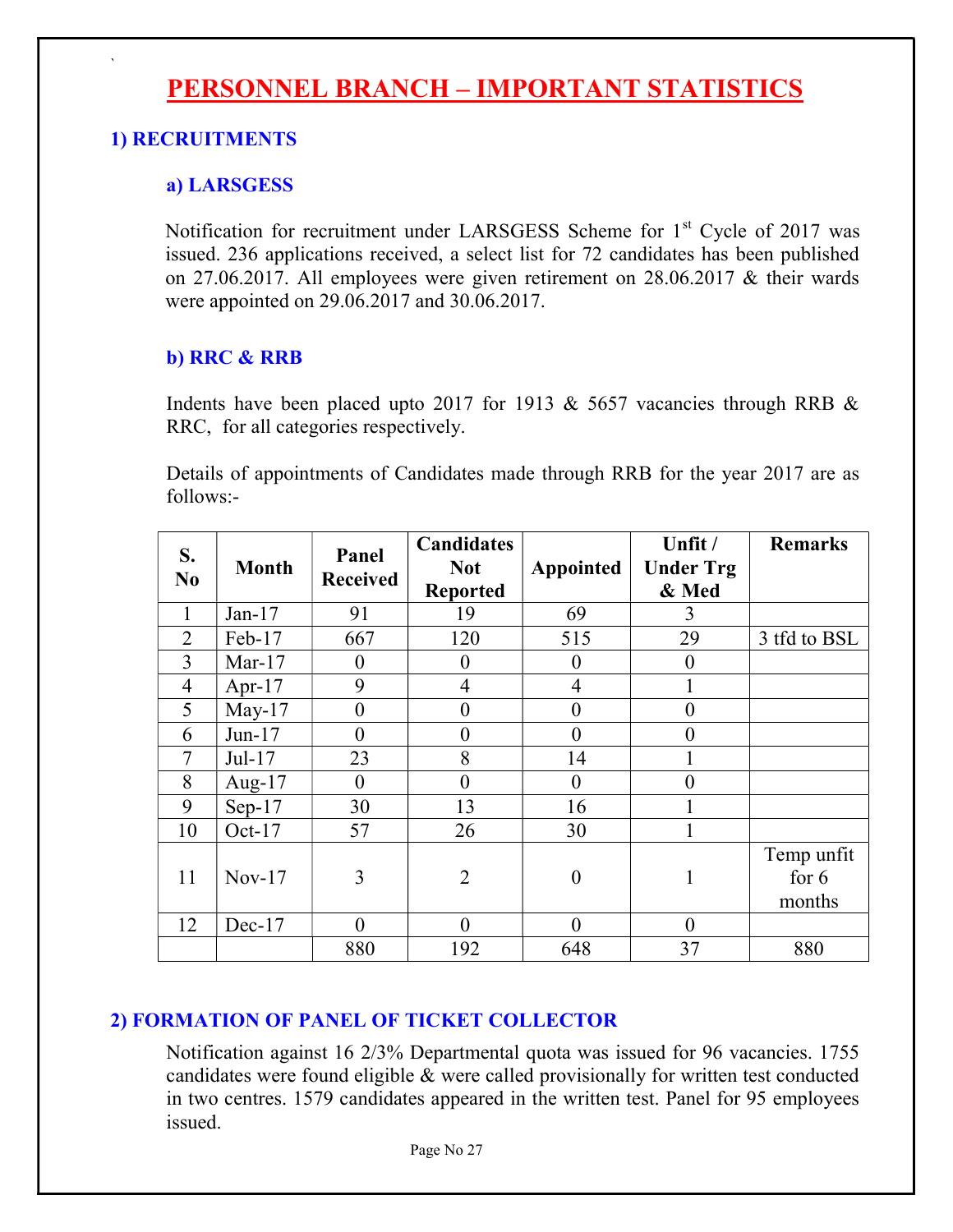## 3) GRIEVANCES CAMP

`

Mumbai Division conducted Staff Grievances camp at following station.

| <b>No of Camps held</b> | <b>Total No. of</b><br><b>Grievances Recd</b> | <b>Solved</b> | Date     |
|-------------------------|-----------------------------------------------|---------------|----------|
| 1. KLVA                 | 22                                            | 22            | 07.04.17 |
| 2. VDLR                 | 5                                             | 5             | 21.04.17 |
| $3.$ DADAR $(C&W)$      | 10                                            | 9             | 12.05.17 |
| 4. SM CSMT              | 11                                            | 11            | 26.05.17 |
| 5. SM CLA               | 19                                            | 19            | 06.06.17 |
| 6. SM PNVL              | 15                                            | 15            | 23.06.17 |
| 7. WB $(C&W)$           | 12                                            | 12            | 11.08.17 |
| 7. TRS CLA              | 34                                            | 34            | 02.10.17 |
| 8. IGATPURI             | 29                                            | 29            | 13.10.17 |
| 9. BELAPUR              | 17                                            | 17            | 27.10.17 |
| 10. TRS KLVA            | 27                                            | 27            | 10.11.17 |
| 11. WADALA $(C&W)$      | 13                                            | 11            | 17.11.17 |
| 12. DADAR $(C&W)$       | 17                                            | 5             | 08.12.17 |
| 13. CSMT                | 12                                            | 9             | 22.12.17 |
| 14. KURLA               | 23                                            | 12            | 05.01.18 |
| TOTAL                   | 266                                           | 237           |          |

## 4) POSITION OF AADHAR CARD IN IPAS

| <b>DEPARTMENT</b>        | <b>TOTAL</b> | <b>WITH</b>    | <b>WITHOUT</b> |
|--------------------------|--------------|----------------|----------------|
|                          | <b>STAFF</b> | <b>AADHAAR</b> | <b>AADHAAR</b> |
| <b>ADMINISTRATION</b>    | 502          | 500            | 2              |
| <b>COMMERCIAL</b>        | 4115         | 3654           | 461            |
| <b>ELECTRICAL</b>        | 6144         | 5302           | 842            |
| <b>ENGINEERING</b>       | 506          | 350            | 156            |
| <b>ENGINEERING SHEDS</b> | 5337         | 5046           | 291            |
| <b>GAZETTED</b>          | 228          | 198            | 30             |
| <b>MECHANICAL</b>        | 3795         | 3749           | 46             |
| <b>MEDICAL</b>           | 1294         | 1228           | 66             |
| <b>OPERATING</b>         | 7507         | 7068           | 439            |
| RAILWAY SCHOOL           | 39           | 39             | 0              |
| SnT                      | 1790         | 1641           | 149            |
| <b>TOTAL</b>             | 31257        | 28775          | 2482           |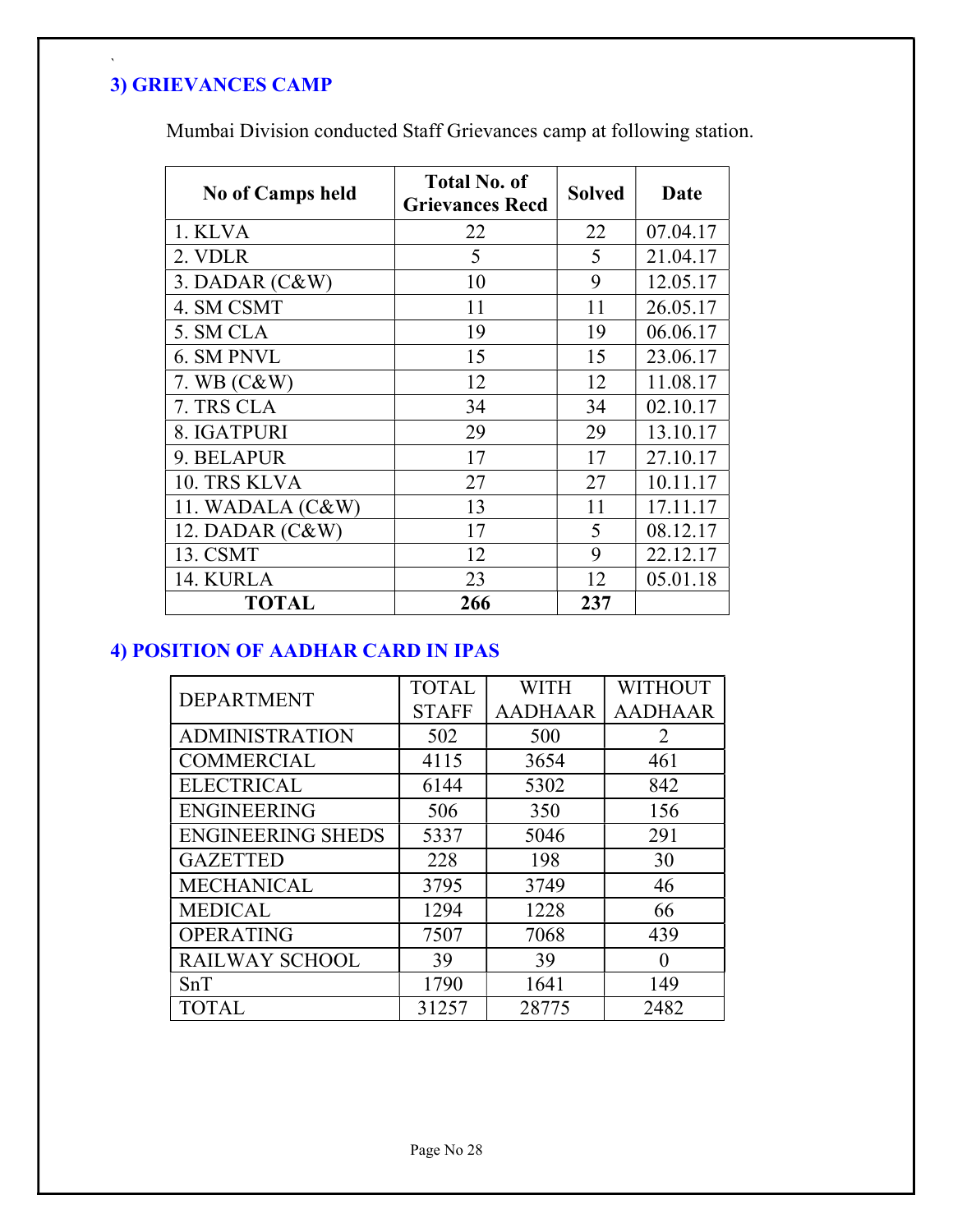## 5) POSITION OF MOBILE NMUMBER IN IPAS

| <b>DEPARTMENT</b>        | <b>TOTAL</b> | <b>WITH</b>   | <b>WITHOUT</b> |
|--------------------------|--------------|---------------|----------------|
|                          | <b>STAFF</b> | <b>MOBILE</b> | <b>MOBILE</b>  |
| <b>ADMINISTRATION</b>    | 502          | 495           |                |
| <b>COMMERCIAL</b>        | 4115         | 2806          | 1309           |
| <b>ELECTRICAL</b>        | 6144         | 3426          | 2718           |
| <b>ENGINEERING</b>       | 506          | 195           | 311            |
| <b>ENGINEERING SHEDS</b> | 5337         | 2089          | 3248           |
| <b>GAZETTED</b>          | 228          | 208           | 20             |
| <b>MECHANICAL</b>        | 3795         | 3206          | 589            |
| <b>MEDICAL</b>           | 1294         | 999           | 295            |
| <b>OPERATING</b>         | 7507         | 4757          | 2750           |
| <b>RAILWAY SCHOOL</b>    | 39           | 39            | 0              |
| SnT                      | 1790         | 1034          | 756            |
| <b>TOTAL</b>             | 31257        | 19254         | 12003          |

### 6) PROJECT SAKSHAM

`

Chairman, Railway Board has directed to impart 'On the job training' to all employees of the zone in skill and knowledge relevant to their work area under Project Saksham. Department wise position of training completed is as follows.

| S <sub>N</sub> | <b>Department</b>         | <b>Trained</b> |
|----------------|---------------------------|----------------|
|                | Personnel & General Admin | 192            |
| 2              | Civil                     | 790            |
| 3              | Mechanical                | 491            |
|                | Transportation            |                |
| 5              | Commercial                | 207            |
|                | S&T                       | 159            |
|                | Electrical                | 1544           |
| 8              | Medical                   | 150            |
|                | <b>TOTAL</b>              | 3533           |

## 7) PENSION ADALAT

Pension Adalat was conducted in Mumbai Division on 15.06.2017 & 15.12.2017. 495 cases were received in total, of which 11 were not tenable. All remaining 384 cases have been disposed off. A total payment of Rs. 11,18,44,910/- was made in Pension Adalat.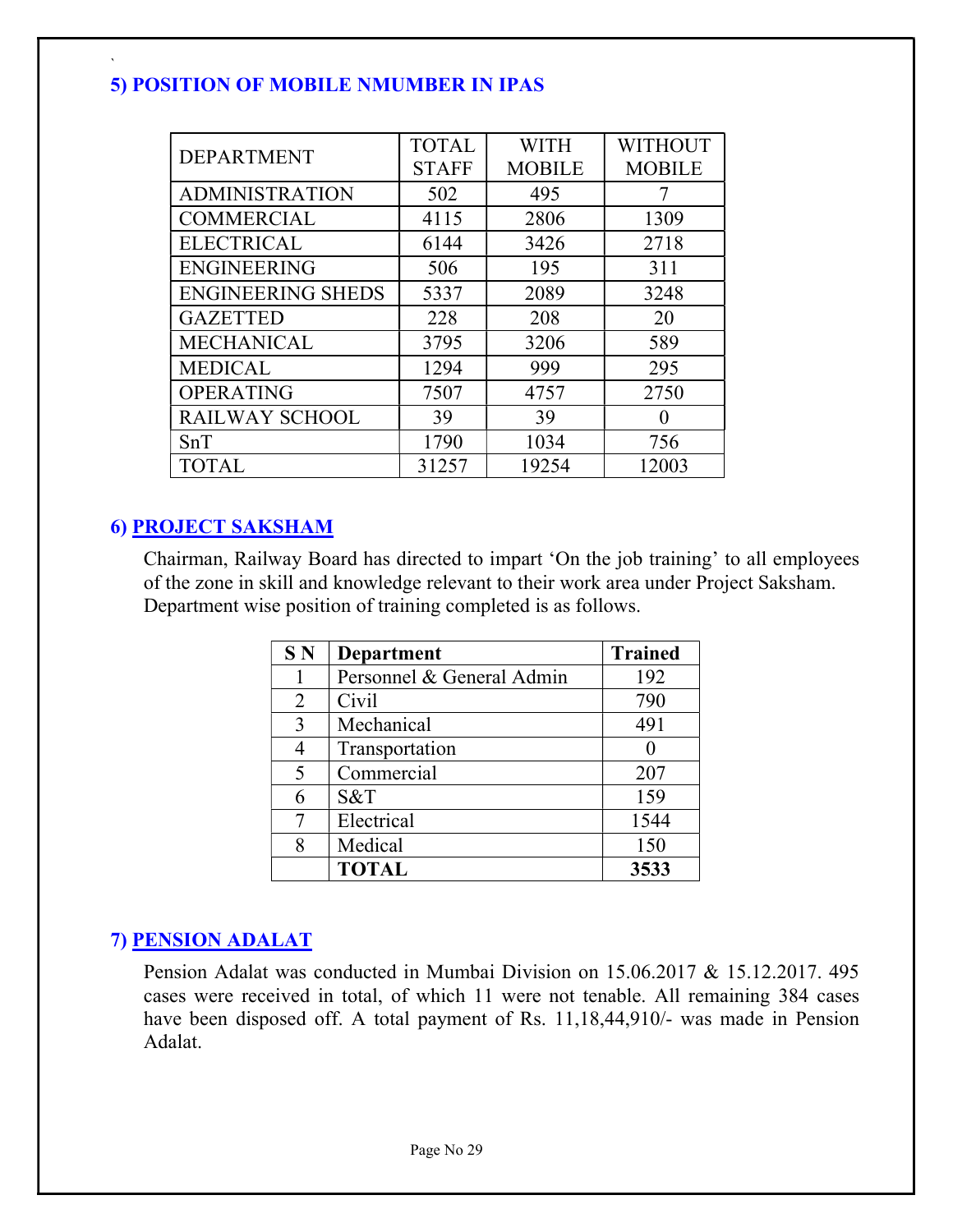### 8) HEALTH CHECK UP CAMP

`

 A Multi-Speciality Health check up Camp was organized in the Rail Ambulance and Lonavla station on  $9^{th}$  March 2017 from 10.00 AM to 3.00 PM. The camp was successful in providing preventive advice and screening with curative treatment for many ailments. Total 292 (Male-194, Female- 98) cases registered.

### 9) DRAWING & ESSAY COMPETITION

Mumbai Division conducted Drawing & Essay Competition, sponsored by WSSC for the children of Railways employees at 8 centers on 10.09.17 & 17.09.17. Total 328 Children participated in Drawing & 260 Children participated in Essay competition with great enthusiasm.

### 10) RASHTRIYA EKTA DIVAS (NATIONAL UNITY DAY)

Rashtriya Ekta Divas was observed on 31.10.2017 by taking a pledge to preserve and strengthen the freedom and integrity of the nation. Shri P V Naiknaware, Retd chief Metropolitan Justice Mumbai was Chief Guest and he addressed the all. The pledge has been taken in the presence all Officers. A 'Run for Unity' was conducted after distributing T-shirts & Caps to Particiapants by Chief Guest. Also, drawing competition n was conducted, total 25 children's were participated.